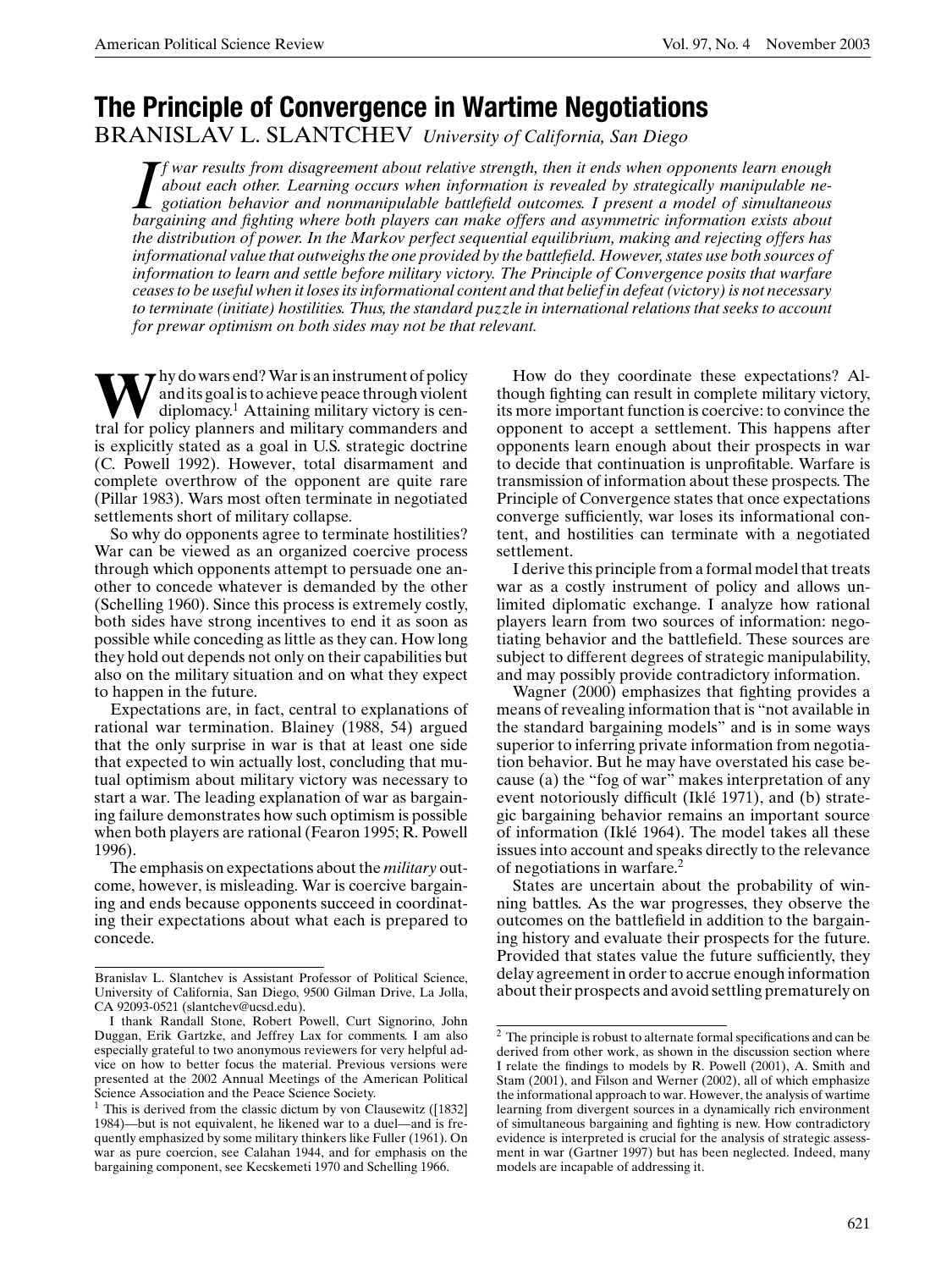worse terms. This type of uncertainty can only be resolved *ex post*: The risk of war always exists and cannot be eliminated through prewar bargaining. The timing of the settlement depends on the rate at which information accrues but its terms also depend on the military position at the time agreement is struck, which explains the common last-minute jockeying for advantage prior to an armistice.

Fighting does reduce uncertainty, but the battlefield is a noisy source of information and not the only one. The strategic behavior of states at the bargaining table can be very revealing. Because the model constrains players to make counteroffers upon rejecting offers, information can accrue rather quickly and more precisely from their negotiating behavior. Since readiness to talk can be so revealing, it may provide a good rationale for delaying explicit diplomacy until after an armistice.

Military developments may provide information that contradicts the explicit bargaining behavior of the opponent. For example, making an unreasonable demand signals strength but defeat in battle reveals weakness. I explain how opponents interpret information coming from a *manipulable* source (negotiating table) and reconcile it with one from a *nonmanipulable* source (battlefield). Any theory of war termination has to account for the process of convergence of expectations that ends fighting and, so, must explain how opponents interpret new information.

The substantive findings that emerge from this analysis have theoretical implications and empirical significance. In equilibrium, as in the historical record, total military victory is a rare occurrence. A common explanation of why wars end is that both sides agree as to who the eventual winner will be. This is not necessary: War can end when both sides agree on the relative likelihood of various outcomes. This is a much weaker requirement and explains cases where wars were settled before it became clear that one side would emerge victorious for sure.

Thus, *belief in eventual military defeat is not necessary for war termination.* This implies that *belief in eventual victory is not necessary for war initiation.* The standard puzzle about how both sides can be optimistic about their chances of military victory is therefore less relevant.

Why do weak states sometimes attack stronger ones even when it is clear that they have no chance of victory? One argument forces us to assume irrational expectations or resolve. This is not necessary: As long as the stronger state believes that its opponent is a little stronger than it actually is, the weaker state can benefit from fighting a short war and settling. Or as von Clausewitz ([1832] 1984, 92) put it, if the weaker states succeeds in giving the stronger one "doubts about the future," it can hope to profitably exploit its fear of prolonged conflict.

# **RELATED WORK**

Three models explore the interdependence of bargaining and fighting in different environments. Powell's

(2001) formalization is based on the Rubinstein (1982) bargaining model with inside options (Muthoo 1999) and one-sided incomplete information. Only the uninformed player can make offers, and every time an offer is rejected, players can fight. Fighting may result in the collapse of either state, and the probability of collapse is exogenously specified. The equilibrium exhibits the "skimming property," where the uniformed state screens out its opponent by making progressively larger offers.

Filson and Werner (2002) offer a richer battlefield environment where fighting can shift the relative military advantage of each state because every time a battle is fought, states expend resources of which they have limited amounts. The bargaining protocol is also onesided and only the uninformed state can make offers. They analyze a two-period special case by assuming severe resource constraints and find a logic analogous to the skimming property.

A. Smith and Stam (2001) embed the one-sided bargaining protocol in a random walk model of warfare based on work by A. Smith (1998). In each period where states disagree, a costly fight ensues and improves one state's chances for military victory. With time, disagreement over the probability of eventual victory disappears as both sides update their beliefs using the information revealed by battlefield outcomes. Expectations converge on stalemate and war ends with a settlement. However, since players are nonrational in their model, it is difficult to relate their results to others.

My model is closely related to this formalization but makes several crucial modifications and extensions. First, the bargaining protocol is richer than any of the available models: Both sides can make unlimited numbers of offers, allowing for screening and signaling behavior. Second, players discount the future and suffer per-period costs instead of only paying fixed costs. This is not a trivial improvement because the results hinge upon how much players value the future. Third, players use all the information available, not only the battlefield. The uninformed state learns about its opponent by observing both its strategic behavior at the bargaining table and the nonmanipulable battlefield performance.

# **THE MODEL**

Two players,  $i \in \{1, 2\}$ , bargain over a two-way partition of a flow of benefits with size  $\pi$ . An agreement is a pair  $(x, y)$ , where *x* is player 1's share, and *y* is player 2's share. The set of possible pairs is  $\mathcal{X} = \{(x, y) \in \mathbb{R}^2 : x +$  $y = \pi$  and  $0 \le x, y \le \pi$ . Players have strictly opposed preferences and each is concerned only with the share of benefits it obtains from the agreement. Because a share *x* identifies a distribution uniquely, let *x* be equivalent to the pair  $(x, \pi - x)$ , and y be equivalent to the pair  $(\pi - y, y)$ . The status quo distribution of benefits is  $(s_1, s_2)$  with  $s_1 + s_2 = \pi$ .

The two players bargain according to the alternatingoffers protocol (Rubinstein 1982). Players have a common discount factor  $\delta \in (0, 1)$ , and act in discrete time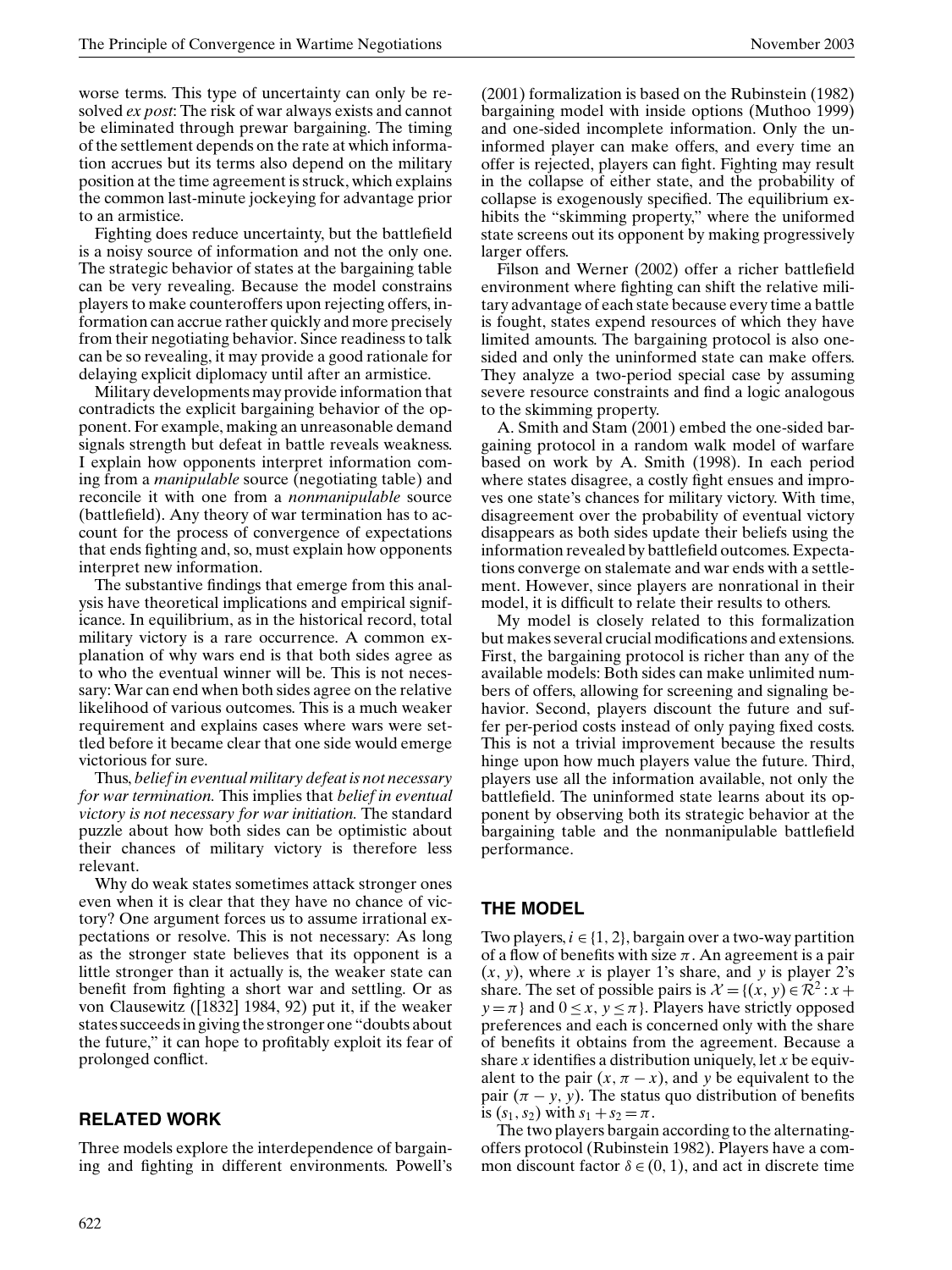with a potentially infinite horizon and periods indexed by  $t(t = 0, 1, 2, ...)$ . In even-numbered periods, player 1 proposes a division  $x \in \mathcal{X}$  to player 2. If player 2 accepts that proposal, an agreement is reached, and the game ends with players receiving their shares in  $(x, \pi - x)$ .<sup>3</sup> If player 2 rejects the proposal, then players fight a costly engagement, which may improve the relative military position of a player, and the period ends. Player 2 makes a counteroffer  $y \in \mathcal{X}$  in the next period. If player 1 accepts, the game ends and players receive their payoffs from the agreement  $(\pi - y, y)$ ; if player 1 rejects, they fight another military engagement. The game continues until an agreement is struck or until one of the players is decisively defeated. If a player decisively defeats the other, then it obtains the entire flow of benefits  $\pi$ . Each military engagement is costly, and states suffer a constant per-period loss of utility, reducing their instantaneous per-period wartime payoffs to  $b_i < s_i$  (and so  $b_1 + b_2 < \pi$ ).

War is modeled as a stochastic process of attrition. It is a homogeneous Markov chain with two absorbing states: victory and loss.<sup>4</sup> The *current military position* of a player at time *t* captures the player's relative overall success from all engagements that have occurred up to time *t*. Let  $N \geq 2$  denote the finite number of military objectives and let *k* be the number of objectives achieved by player 1. The set of possible states is  $K = \{0, 1, \ldots, N\}$ . At time *t*, player 1's current military position,  $k_t \in K$ , is the difference between the total number of its victories and that of its losses in battles that have occurred in periods  $(0, 1, \ldots, t-1)$ . The state variable  $k_t$  is an indicator of relative military advantage at time *t* and summarizes the whole history of the war up to that point in time;  $k_0$  is the position at the outset of war.5

One battle over one objective occurs in each period. Player 1 wins the fight with probability *p* and loses with probability  $1 - p$ <sup>6</sup> If player 1 wins the battle at time *t*, then  $k_{t+1} = k_t + 1$ , and if it loses, then  $k_{t+1} = k_t - 1$ . If  $k_t = 0$ , player 1 is militarily defeated and the game ends with player 2 imposing the settlement  $(0, \pi)$ . If  $k_t = N$ , player 2 is militarily defeated and player 1 imposes the settlement  $(\pi, 0)$ .<sup>7</sup> Players maximize the time-averaged discounted sum of per-period payoffs,  $(1 - \delta) \sum_{t=0}^{\infty} \delta^t r_t^i$ , where  $r_t^i$  is player *i*'s instantaneous payoff in period *t* and equals *bi* if players disagree, 0 if player *i* loses the war,  $\pi$  if it wins, and *i*'s share of benefits if players terminate the war with a settlement.<sup>8</sup>

This model avoids some common pitfalls. Unlike the costly lottery approach, it does not reduce war to a single-shot event and permits analysis of dynamics. Unlike the infinitely repeated game approach, it does not go against the intuition that the process does not last indefinitely, or even a large number of periods (Rubinstein 1991, 918). Instead, this model captures the dynamic nature of the process without either fixing an arbitrary number of periods or allowing it to extend indefinitely, while incorporating the time dependence of each state. Finally, war is completely instrumental: It only serves as advancing players closer to victory or defeat, but players do not benefit from fighting itself; they only care about the political deal. This differs from A. Smith 1998, and the results reflect this.

#### **COMPLETE INFORMATION**

Let  $W_i^k: K \to \mathcal{R}$  denote player *i*'s expected payoff from fighting to the finish starting in state *k*. For  $0 < k < N$ , this function is defined recursively as

$$
W_0^1 = W_N^2 = 0,
$$
  
\n
$$
W_N^1 = W_0^2 = \pi,
$$
  
\n
$$
W_k^i = (1 - \delta)b_i + \delta[pW_{k+1}^i + (1 - p)W_{k-1}^i].
$$

The functions  $W^i$  are second-order linear recurrence relations and have closed forms. It can be shown that for all *k*,  $W_k^i \in [0, \pi]$  and  $W_k^1 + W_k^2 < \pi$ . That is, there exists no state where players lack incentives to bargain.

The set of Nash equilibria of the negotiation game is very large (Slantchev 2002). The set of equilibrium payoffs consists of all payoffs that are at least as good as fighting to the end from the starting state:  $[W_{k_0}^1, \pi - W_{k_0}^2].$ 

<sup>3</sup> This is common to these types of models and assumes away possible enforcement problems. In particular, if a player accepts a share that leaves it worse off and military capability is derived from the share, then the other player is facing a commitment problem because it will be unable to credibly promise not to extract further concessions in the future. This can only make settlement more difficult today.

<sup>4</sup> See Grimmett and Stirzaker 1992 for random processes.

 $<sup>5</sup>$  Until a settlement is reached (or a military victory obtains), there</sup> is no explicit relationship between the distribution of (nonmilitary) benefits and the military position. One way to think about  $k_0$  is in terms of the relative strategic circumstances, that is, how much effort would be necessary to expend to achieve military victory while holding the probability of winning individual battles constant. For example, the military position of Germany vis-à-vis Czechoslovakia in 1937 favored Germany less than the post-Munich one following the surrender of the Sudetenland along with its impressive fortifications. In terms of the model,  $k_0(1937) < k_0(1938)$ , making military victory more likely in the latter case even if the probability of winning battles remained the same. In this case, Germany's benefits also increased.  $6$  It is possible to relax this assumption in two ways: The probabilities of victory and defeat need not sum to 1; the probabilities of victory and defeat vary according to the current military position. It is not clear *a priori* how probabilities should vary with battlefield success. For example, sometimes early failure mobilizes the will to fight (e.g., Britain after Dunkirk in May 1940) but other times it does not (e.g., France in June 1940).

<sup>7</sup> This implies that players only pay costs while fighting continues and war does not permanently shrink the resource base. This can be justified empirically by the Phoenix factor: It does not take states that long to recover from war. Allowing for a longer finite cost-decay period will not alter the results. I conjecture that assuming permanent destruction of resources will make players more reluctant to prolong the learning process.

<sup>8</sup> The formal description of strategies and payoff functions is cumbersome because the payoffs reflect the fact that bargaining may be ended by the exogenous stochastic process. The formalization, along with several computer programs (in  $C^{++}$  and Gauss) for numerical computations are available from the author. Merlo and Wilson (1995) provide a general *n*-player infinite-horizon complete information model, in which the identity of the proposer and the size of the pie follow a general Markov process. Their results cannot be used here because in my case the Markov process eventually terminates the bargaining.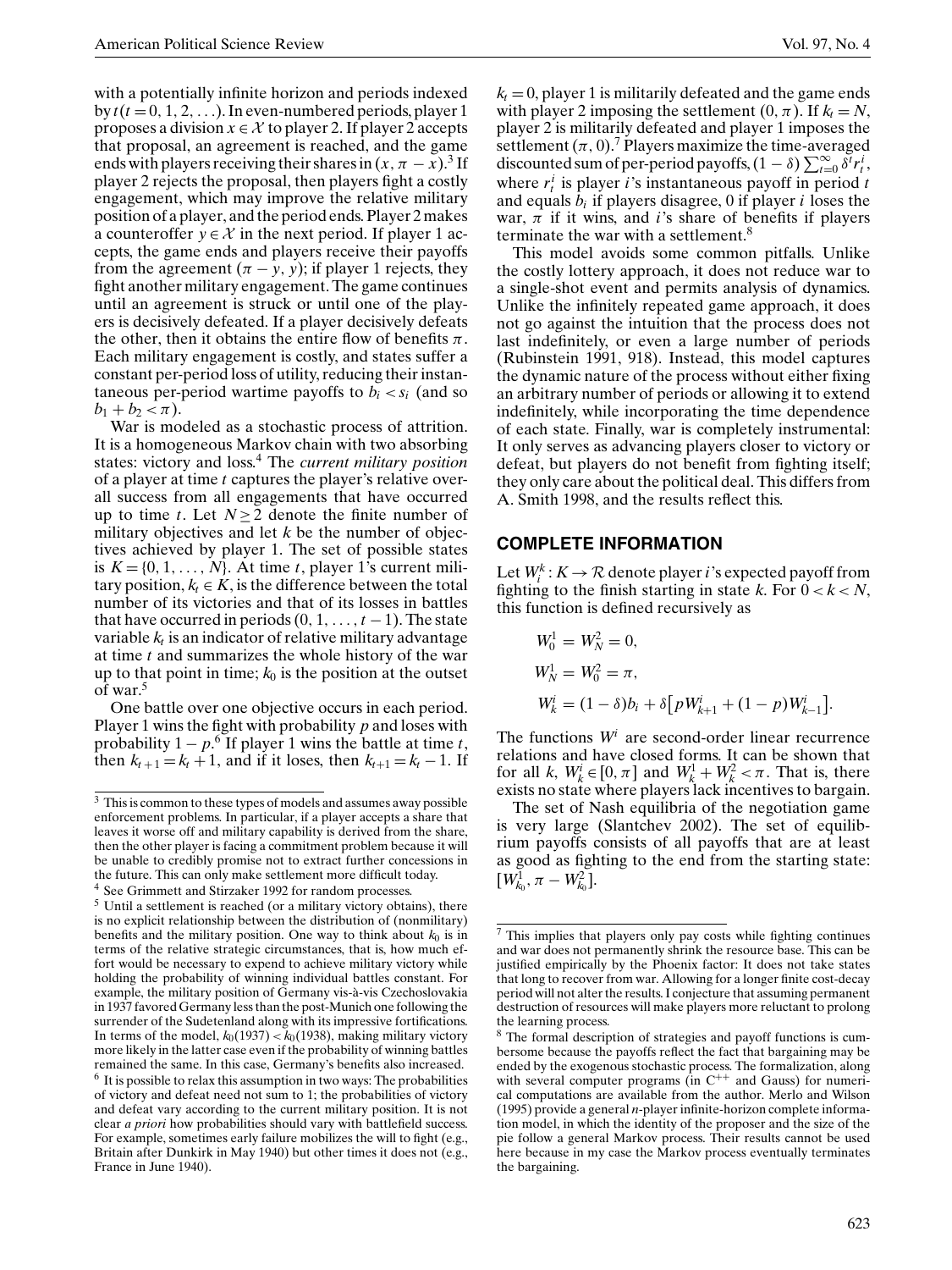Because these equilibria rely on incredible threats to sustain optimal behavior, I require that the strategies be subgame perfect (Selten 1975). In addition, given the structure of warfare, it is natural to restrict attention to a class of strategies where behavior depends on the military position. Strategies that condition behavior on payoff-relevant history are called Markov. Since the only variable that influences future payoffs is the military position, Markov strategies depend only on  $k_t$  to determine optimal behavior at time *t*. A subgame perfect equilibrium in Markov strategies is called Markov perfect (MPE).9 A *stationary* MPE is one where players always make the same state- dependent offers and responses. That is, offers differ by state but are timeinvariant. A *no-delay* MPE is one where players' optimal offers are immediately accepted.

*Proposition 1. The stochastic bargaining game with complete information has a unique stationary nodelay Markov perfect equilibrium*, *in which player* 1'*s first state-dependent offer is immediately accepted by player* 2, *and no fighting occurs.*

For every possible military position, there exists a unique optimal offer a player can make that will be accepted by its opponent in equilibrium. This offer is calibrated to make the other player indifferent between accepting it and delaying for one period in order to have its optimal offer accepted then. To anticipate how this result will be used in the sections that follow, the terms of the offer also depend on *p* in the intuitive way: Player 1's optimal proposal is strictly increasing in *p*, while player 2's optimal proposal is strictly decreasing.

This result establishes an important result: Modeling warfare as a probabilistic process does not lead to inefficient behavior. It is worth contrasting this result with the one obtained by A. Smith (1998), where both players prefer fighting in some states. The difference stems from the assumption that players derive direct utility from their military position, which is not the case here. When war is instrumental, the stochastic element is not sufficient to produce inefficiency.

#### **ASYMMETRIC INFORMATION**

We now assume that player 1 is uncertain about the distribution of power. While player 2 knows the true value of  $p$ , player 1 is asymmetrically informed and believes that  $p$  may be low  $(p_L)$ , medium  $(p_M)$ , or high  $(p_H)$ , with  $0 < p_L < p_M < p_H < 1$ . That is, player 2 is weak, denoted  $2_w$ , when  $p = p_H$ ; moderately strong, denoted  $2_m$ , when  $p = p_M$ ; and very strong, denoted 2<sub>s</sub>, when  $p = p<sub>L</sub>$ . Let  $T = \{w, m, s\}$  denote the set of type indicators. Player 1 initially believes that player 2 is weak with probability  $q^w > 0$ , strong with probability  $q^s \in (0, 1 - q^w)$ , and moderately strong with probability  $q^m = 1 - q^w - q^s > 0.10$ 

The set of Bayesian equilibria (Harsanyi 1968) is very large, as is the range of payoffs that can be supported in equilibrium. Like Nash equilibrium, this solution concept ignores the dynamic structure of the game. Bayesian equilibria may rely on noncredible threats to sustain optimal behavior because strategies are only required to be best responses at the beginning of the game, and players do not learn from history. An equilibrium refinement that overcomes these shortcomings is necessary. Learning in the stochastic negotiations model is complicated because there exist two sources of information: (i) the battlefield, which is nonmanipulable, and (ii) the strategic behavior of the opponent, which is highly manipulable. The uninformed player must take both into account when updating its beliefs about the distribution of power.

#### **Involuntary Revelation of Information**

Suppose that all types of player 2 reject some proposal. Following such rejection, the support of player 1's beliefs will remain the same, that is, if it believed that it might be facing each type with positive probability, it will continue to do so. However, depending on the outcome of the battle, player 1 will update the probability associated with each type. Intuitively, winning a battle should make player 1 more optimistic about the chance of facing a weak opponent, while losing a battle should make player 1 more pessimistic.

To formalize this intuition, let  $I_t$  be an indicator that equals 1 if player 1 wins the battle at time *t* and 0 otherwise. Suppose that all types of player 2 reject the initial offer. Using Bayes' Rule, the posterior belief is then, for  $\tau \in T$ ,

$$
Pr(2_{\tau} | I_0) = \frac{Pr(2_{\tau})Pr(I_0 | 2_{\tau})}{\sum_{i \in T} Pr(2_i)Pr(I_0 | 2_i)}.
$$

Since the number of victories, v, in *n* battles is a binomially distributed random variable given the probability of winning, we have

$$
Pr(v, n | p) = {n \choose v} p^{v} (1-p)^{n-v},
$$

and thus, the posterior  $q_1^s \equiv Pr(2_s | I_0)$  is

$$
\frac{q^{s} p_L^{I_0} (1-p_L)^{1-I_0}}{q^w p_H^{I_0} (1-p_H)^{1-I_0} + q^m p_M^{I_0} (1-p_M)^{1-I_0} + q_s p_L^{I_0} (1-p_L)^{1-I_0}}.
$$

Algebraic manipulation shows that extending the argument to v victories after *n* battles allows the posterior belief  $q_n^s(v)$ , where  $v = I_0 + I_1 + \cdots + I_{n-1}$ , to be expressed directly in terms of the initial belief and the

<sup>&</sup>lt;sup>9</sup> A pair of strategies forms MPE if, and only if, each player's strategy maximizes its intertemporal payoff at any time  $t$ , given  $k_t$  and assuming that henceforth each player conforms to its strategy (Fudenberg and Tirole 1991, ch. 13).

<sup>&</sup>lt;sup>10</sup> This stylization of incomplete information reflects closely the discussions in the informal literature that stress disagreements about the relative strength of opponents (Blainey 1988). Usually, this is taken to mean that countries disagree about the eventual military outcome of war (Kecskemeti 1958; Pillar 1983).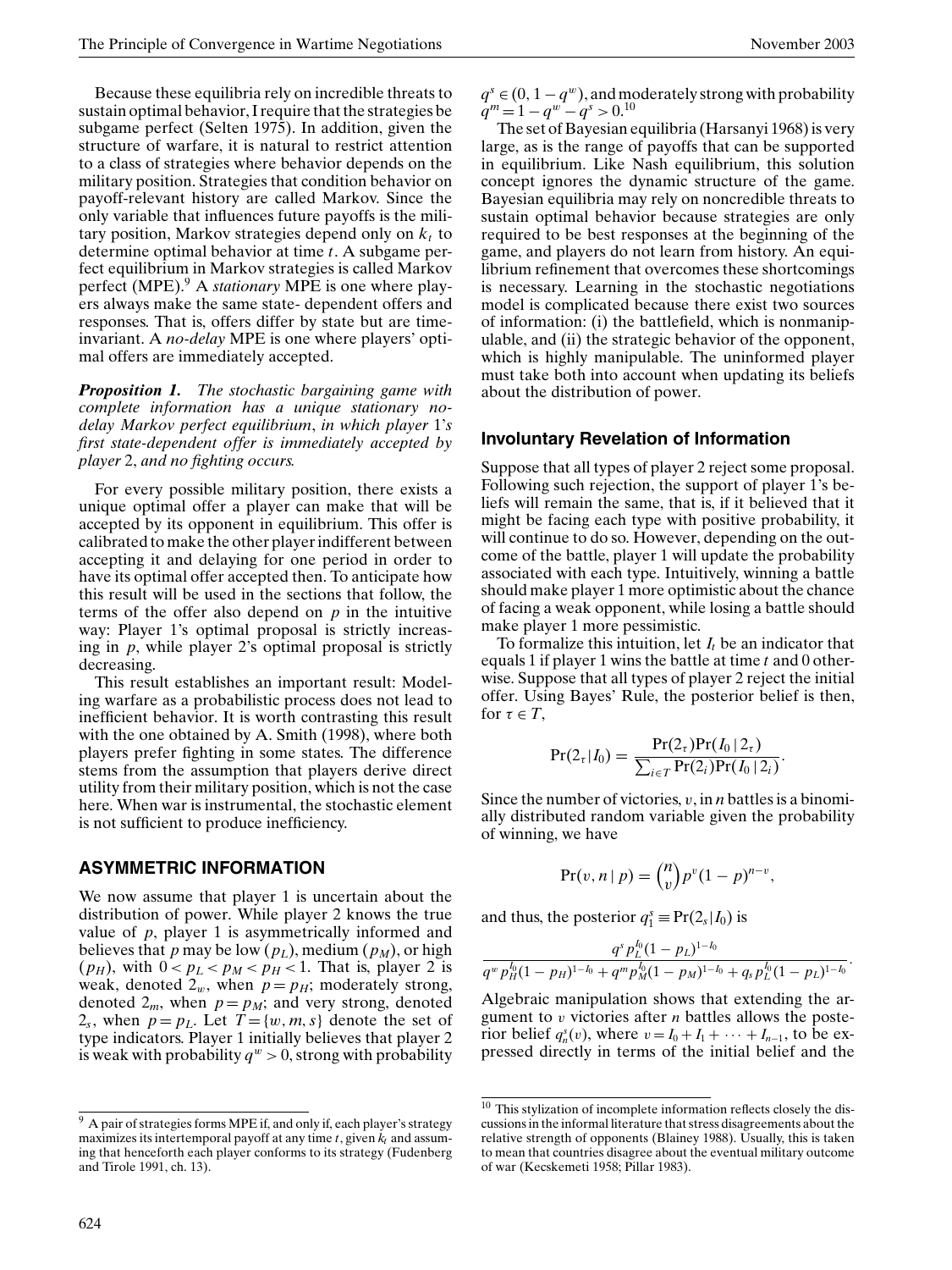number of victories. The posteriors for the other types are defined analogously.

Because player 1 updates its beliefs through a nonstrategic mechanism that is beyond the control of its opponent, the possibilities for strategic dissimulation by player 2 are limited. Even if weak opponents try to imitate the strategic behavior of their stronger counterparts, they cannot do so for long because their poor performance on the battlefield will reveal information that will gradually convince player 1 that it is facing a weak opponent, not a strong one. On the other hand, the battlefield is a noisy source, and in the absence of strategic behavior, player 1 will never be able to eliminate the possibility that it is facing a particular type of opponent. That is, although the probabilities associated with some type can become arbitrarily close to zero, they never equal it; the support consists of all three types. Strategic bargaining, however, changes that.

#### **Properties of Sequential Equilibria**

The usual solution concept for dynamic games of incomplete information is Kreps and Wilson's (1982) sequential equilibrium, which elevates beliefs to the level of strategies and specifies a method for updating these beliefs. This solution concept requires that strategies are sequentially rational (that is, they are consistent with the beliefs), and beliefs are derived from strategies and updated via Bayes' Rule whenever possible. The vagueness of the last requirement stems from existence of zero-probability events (events that should never occur in equilibrium), where the rule cannot be applied.

Sequential equilibrium assigns explicit but unrestricted by theory conjectures that players use to update their beliefs following zero probability events. These conjectures are crucial because the equilibrium outcomes are quite sensitive to their specification (Rubinstein 1985*b*). Following Grossman and Perry (1986*a*), who call their solution concept *perfect sequential equilibrium*, I postulate the following credible conjectures for player 1: If there exist some types of player 2, for which a deviation would be profitable, player 1 updates to believe that player 2 is among these types. This requirement eliminates sequential equilibria in which the credibility of behavior is established through incredible beliefs. Also, as in Rubinstein (1985*a*), I require that if player 1 becomes convinced that its opponent is of some type with probability 1, then it never revises this belief. I shall therefore look for perfect sequential equilibria in Markov strategies (MPSE), where player 1 updates its beliefs credibly based on possible optimality of deviations of its opponent, and where beliefs and offers depend on the outcome of fighting during disagreement periods.

Once all information is revealed, the game becomes equivalent to the one analyzed in the previous section, with starting state set at the military position at the time that no more private information remains. This means that we can use the solution to the complete information model for the subgames of the asymmetric information model that follow full revelation.

Recall that by Proposition 1, there exists a unique vector of state-dependent proposals that make players indifferent between accepting the proposal and delaying agreement by one period in order to make a proposal themselves. Let  $\langle V_s^1(k_0), V_s^2(k_0) \rangle$  denote the unique complete information MPE offers from Proposition 1 when player 1's opponent is of type  $2_s$ .  $V_s^1(k)$  is player 1's complete information MPE payoff when player 1 is the proposer, the current state is *k*, and the opponent's type is 2*s*. Equivalently,  $V_s^2(k)$  is the payoff to player 2*s* when it is the proposer in state *k*. Note that  $V^1(k)$  is strictly increasing in  $p$ , which implies that  $V_s^1(k)$  is strictly larger than the analogous optimal offers made if player 2's type is moderately strong or weak. No sequential equilibrium outcome can be better (worse) for player 1 than the MPE outcome in the complete information game with  $2_w(2_s)$ .

From Proposition 1, the best that player 1 can obtain when its opponent is 2*<sup>s</sup>* in the complete information MPE is  $V_s^1(k)$ . Since it does not pay to delay such agreement, it follows that if after some history player 1 believes with probability 1 that its opponent is 2*s*, then it will always offer  $V_s^1(k)$ , which player  $2_s$  accepts. As the following lemma shows, this implies that all types of player 2 will accept such an offer.

#### *Lemma 1. If* 2*<sup>s</sup> accepts some offer x in a sequential equilibrium*, *then* 2<sup>w</sup> *and* 2*<sup>m</sup> accept that offer also.*

*Proof.* Suppose that in equilibrium 2*<sup>s</sup>* accepts *x* but one or both of the other types reject it. Following that rejection player 1 concludes that the probability of facing  $2<sub>s</sub>$  is 0 and will, therefore, offer player 2 at most  $\pi$  –  $V_m^1(k) < \pi - V_s^1(k) \leq \pi - x$ . Both  $2_m$  and  $2_w$  are better off by accepting *x* instead.

*Lemma 2. If in a sequential equilibrium player* 1 *offers some x and player* 2 *rejects it*, *then player* 2 *either makes a unique acceptable offer or counters with an unacceptable one.*

*Proof.* Suppose that some type of player 2 counters with  $y_1$  and another counters with  $y_2 \neq y_1$ . If player 1 accepts both offers, then the type which made the higher offer can profitably deviate by offering the other.  $\Box$ 

The set of sequential equilibria is large, and many of these equilibria can be supported with optimistic conjectures, in which player 1 threatens player 2 that if it deviates from the proposed strategy, 1 will conclude that its type is  $2<sub>w</sub>$ . However, these equilibria are eliminated by the perfectness restriction on conjectures used in the construction of the unique MPSE in the next section.

#### **Markov Perfect Sequential Equilibrium**

To construct the MPSE, I first solve for the equilibrium in which player 1 has good information about its opponent and then solve for equilibrium in games where its information is slightly worse. Since information only improves over time, we shall use the results from the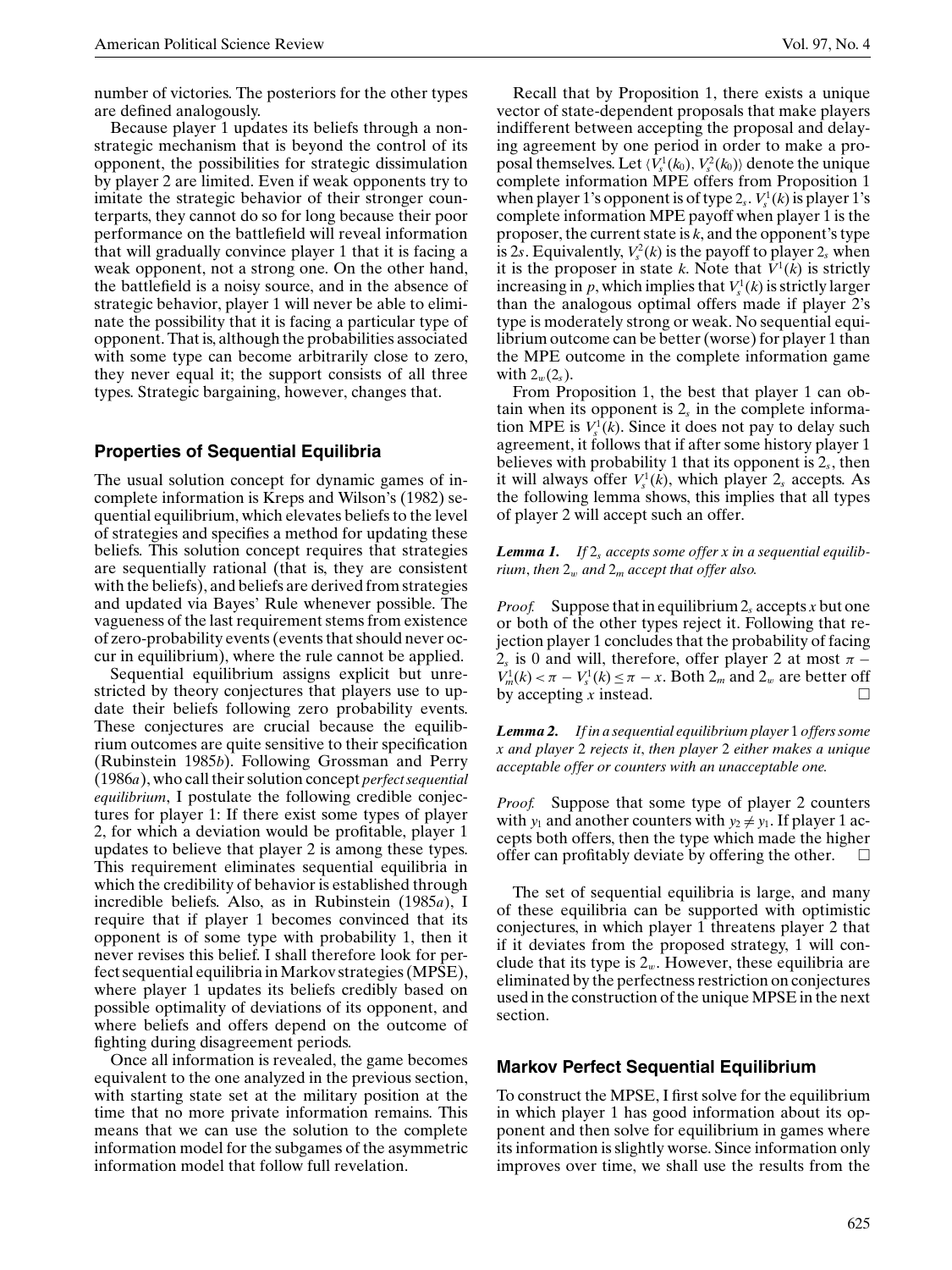first step in the solution for the next one.<sup>11</sup> Since there are only three types of opponents that player 1 might be facing, and because it does not pay to delay once the type is known, I shall look for equilibria with the most rapid disclosure of information. To solve for this type of equilibrium, we induct backward on both beliefs and strategies, starting with the last period, where, if players adhere to their equilibrium strategies, player 1 knows with probability 1 that it is facing 2*s*. This belief holds regardless of the intermediate losses and victories because in such equilibrium the weaker types have screened themselves out earlier. The construction of this equilibrium is quite involved and is relegated to the Appendix.

*Proposition 2. When players are sufficiently patient*, *there exists a generically unique MPSE with the following structure. In period t* = 0, *player* 1 *makes an initial offer that only*  $2_w$ *accepts*; *in period t* = 1, *player* 2*<sup>m</sup> makes an offer which player* 1 *accepts*, *and player* 2*<sup>s</sup> makes a non-serious offer*, *which player* 1 *rejects*; *and in period t* = 2, *player* 1 *makes an offer which all types of player* 2 *accept*.

Finding the equilibrium involves searching for a strategy for player 1 that can profitably induce the three types of player 2 to separate in equilibrium, as well as a strategy for the strong type that induces it to signal its strength by making a nonserious offer. The separating equilibrium exists only for sufficiently high discount factors. When  $\delta$  is lower, then semiseparating and pooling equilibria appear as well.

Conditioning behavior on the battlefield outcomes presents players with a complicated mix of incentives. Both players prefer to settle as early as possible, but player 1 does not want to offer more than strictly necessary to induce its opponent to accept. This requires that it makes some offers that might be rejected, resulting in inefficiency in the process.

Equilibrium play is strongly conditioned by the military position at the time offers are made, accepted, or rejected. It is preferable to win a battle prior to sitting at the negotiating table. Victories make player 1 more optimistic about its chances even though at  $t = 1$  it knows for sure that it is facing either a moderately strong or a strong opponent. Consequently, if it wins the fight, it demands more than it does if it loses it.

Players can deal with contradictory information. By rejecting player 1's initial offer, its opponent signals its strength, but if it then loses the battle, player 1 becomes more optimistic again. The value of the discount factor necessary to induce player 2*<sup>s</sup>* to signal its strength in period 1 depends on player 1's belief about the likelihood of facing the strong type, which in turn depends on the battlefield outcome. This belief is more optimistic if player 1 wins the battle and so the discount factor has to be smaller than the one required to sustain separation after defeat.

There exist discount factors such that 2*<sup>s</sup>* pools with 2*<sup>m</sup>* after player 1 is defeated but makes a nonserious offer after player 1 wins. A strong state may refuse to settle after a victory for its opponent while still preferring to settle after its defeat. The existence of these equilibria is a good reason for the often observed behavior of attempting to gain a military advantage immediately prior to making a proposal and of strong states refusing to settle if the opponent has gained a miliary advantage.

The level of uncertainty about the type of opponent can be expressed as a combination of each type's probability of winning and beliefs about the three types. For simplicity, define the level of uncertainty as the variance of the probabilities of winning. When the three types are more or less equally likely to prevail in battle, then player 1 is quite certain about the strength of its opponent. Conversely, when the three probabilities are very different, player 1 can be said to be quite uncertain about the type of opponent it is facing.

With little uncertainty, the discount factor required to sustain separation increases quite dramatically. This implies that we are more likely to see partially or fully pooling equilibria, where players agree either immediately or, at most, with one period delay, shortening the expected duration of war. Conversely, when there is a lot of uncertainty, separation becomes easy, and wars should be longer. This result follows from the requirement that stronger types must have incentives to signal, and that player 1 must have incentives to screen. When the types are comparatively equal in strength, the necessary gains are negligible, and so the incentive to delay disappears. More uncertainty about the distribution of power results in longer duration of conflict.

# **DISCUSSION**

#### **Warfare as Information Transmission**

Stating that war is the pursuit of political objectives, although better than regarding it as the "untrammelled manifestation of violence," is still imprecise. In its most common form, this approach states that war is a way to secure political objectives by force. As Hobbs (1979, 46) notes, "The war aim of strategy is to clinch a political argument by force instead of words." This is further elaborated by Wagner (1994, 603), who claims that "the primary function of force in bargaining is to improve one's bargaining position by increasing the costs of disagreement for one's adversary."

The analysis here, as in the three related models, departs from this approach. The ability to increase the costs of disagreement may entail improvement of one's position but does not explain why fighting occurs. With complete information, states still settle immediately. On the other hand, the presence of asymmetric information does not simply generate risk of war, as in Fearon 1995. In this model war does not arise as a result of breakdown of bargaining. Instead, war occurs when players are sufficiently patient and prefer to engage in strategic screening and signaling, that is, in transmission of information. War is bargaining, and bargaining is transmission of information.

 $11$  The analysis generally follows the method used by Fudenberg, Levine, and Tirole (1985) and Grossman and Perry (1986*b*).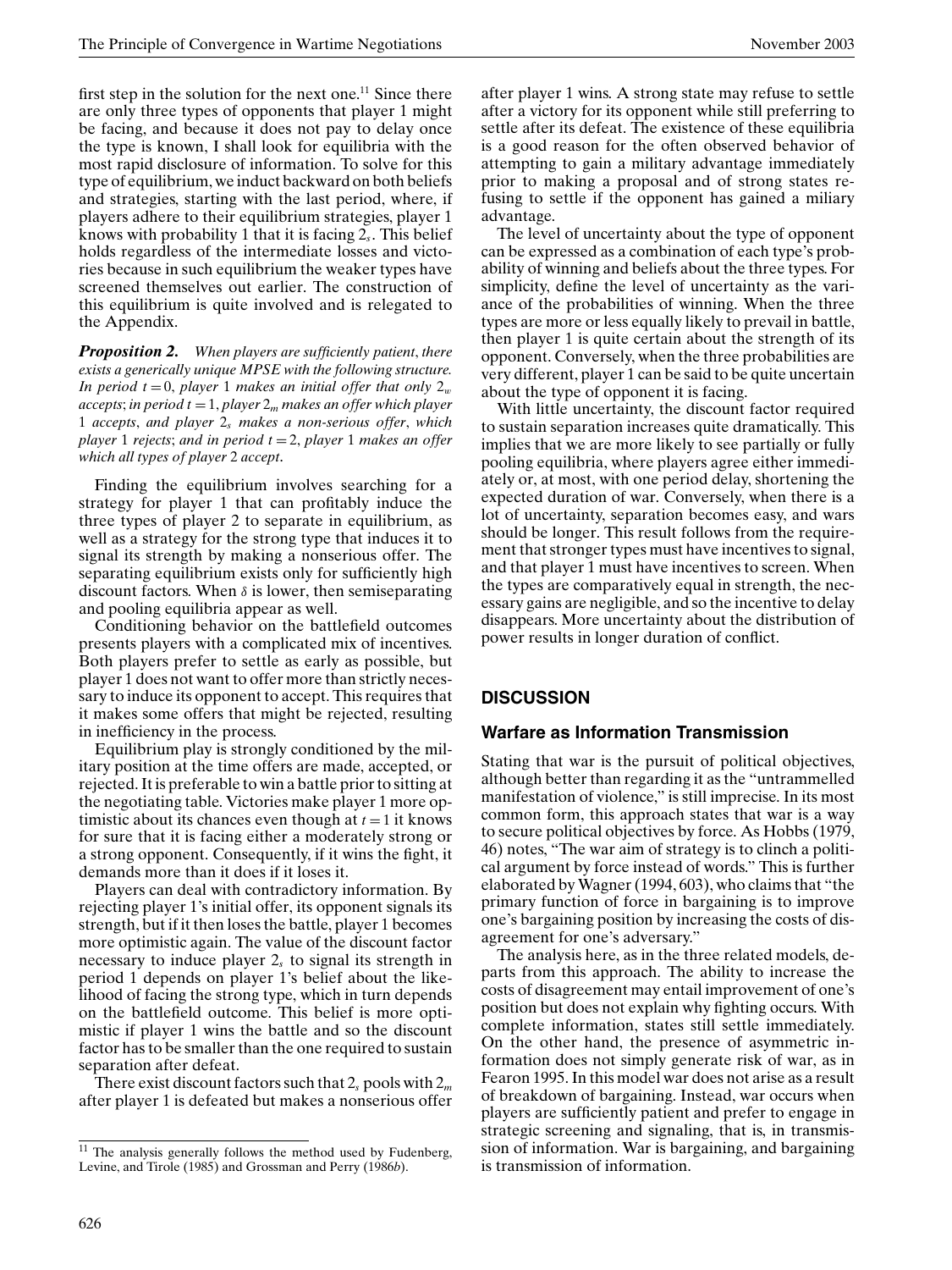Warfare only has informational content while uncertainty about the opponent persists. Fighting becomes irrelevant (in the informational sense) once players learn enough about their opponents.12 The uncertainty reduction interpretation has become quite prominent in recent formal work, whose common theme is that fighting provides information about the relative strength of opponents and allows them to arrive at more congruent estimates of their chances of success, thus enabling them to conclude bargains (Wagner 2000). As Reiter (2003) points out, this contradicts the earlier interpretation which treated fighting as detrimental to bargaining because of the expectation that the winning side inevitably expands its demands (Wittman 1979).

R. Powell's model cannot address this because it is impossible for the uninformed player to become optimistic with time, which is a consequence of the static distribution of power (probability of collapse is exogenous and fixed). My model, along with the other two, shows that these trends are not mutually exclusive. The current military situation influences the proposals and responses. It is preferable to have won the last round of fighting prior to concluding an agreement.<sup>13</sup> However, reduction of uncertainty has enormous implications for equilibrium behavior. The model demonstrates quite clearly that both effects are at work at the same time. Although the eventual bargain does depend quite significantly on the current military position, the important information transmission happens through the strategic behavior of opponents which provides more precision than the crude fighting mechanism. Combat itself may reveal less than the willingness of opponents to engage in it.

This is a strong qualification of the existing arguments because it shifts the emphasis of war termination back to the political realm. That negotiating behavior has such dramatic implications is recognized by many diplomats and practitioners, for example, Nicolson (1954) and Iklé (1964), but has been neglected in the study of war termination.<sup>14</sup> Focusing squarely on military developments as the most important source of information, as Wagner (2000) does, may not be helpful because of the "fog of war" that makes for wildly divergent estimates of battlefield performance (Gartner 1997; Ikle 1971). Diplomatic exchange remains an im- ´ portant tool to influence expectations of the opponent, which is probably one reason governments are reluctant to engage in it while the war continues.

Unfortunately, sometimes force is necessary to convey sufficient information to induce a revision of beliefs. This is not because force itself convinces, but because the willingness to use it, and suffer its costs, distinguishes between different types of opponents. It is not clear that there is a way to avoid this because weak players always have incentives to dissemble as being strong and only a costly delay may persuade their opponents otherwise.

## **The Impact of Uncertainty**

It is relatively straightforward conceptually (but a bit demanding technically) to extend the analysis to any finite number of types. This will result in additional delay in the separating equilibrium because it will take more fighting to distinguish among them.

Except for A. Smith and Stam (2001), who ignore strategic behavior altogether, all other models exhibit the screening property. However, since neither R. Powell nor Filson and Werner allow the informed player to make counteroffers, it is impossible to analyze signaling behavior.15 This leads to questions about this player's willingness to delay agreement if a richer communication tool is at its disposal. However, as the results show, the ability to send more complicated messages only sometimes translates into ability to terminate the war. Although a moderately strong state will make an acceptable counteroffer, a strong one will still make an unacceptable one to demonstrate its strength.

Uncertainty benefits the weak and hurts the strong. The asymmetry of information is always detrimental to the uninformed party, who tries to screen out its opponent when under complete information it would settle immediately. A strong opponent also does worse because it has to engage in costly delays to signal its strength and separate itself from weak types who have incentives to claim they are strong but who cannot afford a prolonged fight. For both, the ex ante payoff under uncertainty is lower than the payoff under complete information.

Weaker opponents, on the other hand, do better, sometimes significantly so, than they would have done under complete information. This is because the offers player 1 must make are conditioned on its estimate that it might have to make more concessions should player 2 turn out to be strong. Because delay is costly, player 1 will not engage in it forever and, so, will make concessions that balance the need to minimize the current offer and the possibility of having it rejected for a lower settlement. Invariably, this exceeds what it would have offered had it known for sure that its opponent was weak.

# **The Principle of Convergence**

The model shows that a change in war aims (expectations) is necessary for war to end (Fox 1970, 7). War is not so much about twisting arms, but about influencing expectations. How can players systematically and

<sup>12</sup> From the Myerson and Satterthwaite (1983) result, we know that uncertainty about whether gains from a negotiated outcome exist necessarily prevents full ex-post efficiency. This is not the reason here, as gains from settlement always exist, regardless of how strong the opponent is.

<sup>&</sup>lt;sup>13</sup> See Forster 1941 and Goemans 2000 for examples of how both sides modified demands depending on recent success or failure.

 $14$  In this regard, Chapter 11 in Iklé's (1964) book is especially informative, particularly the section on the function of proposals, which states that "your proposals must change your opponent's expectations" (194).

<sup>&</sup>lt;sup>15</sup> Some signaling does occur in their models also because the rejection of an offer conveys information, albeit in a rather crude way. The ability to make explicit offers permits a much wider range for strategic behavior.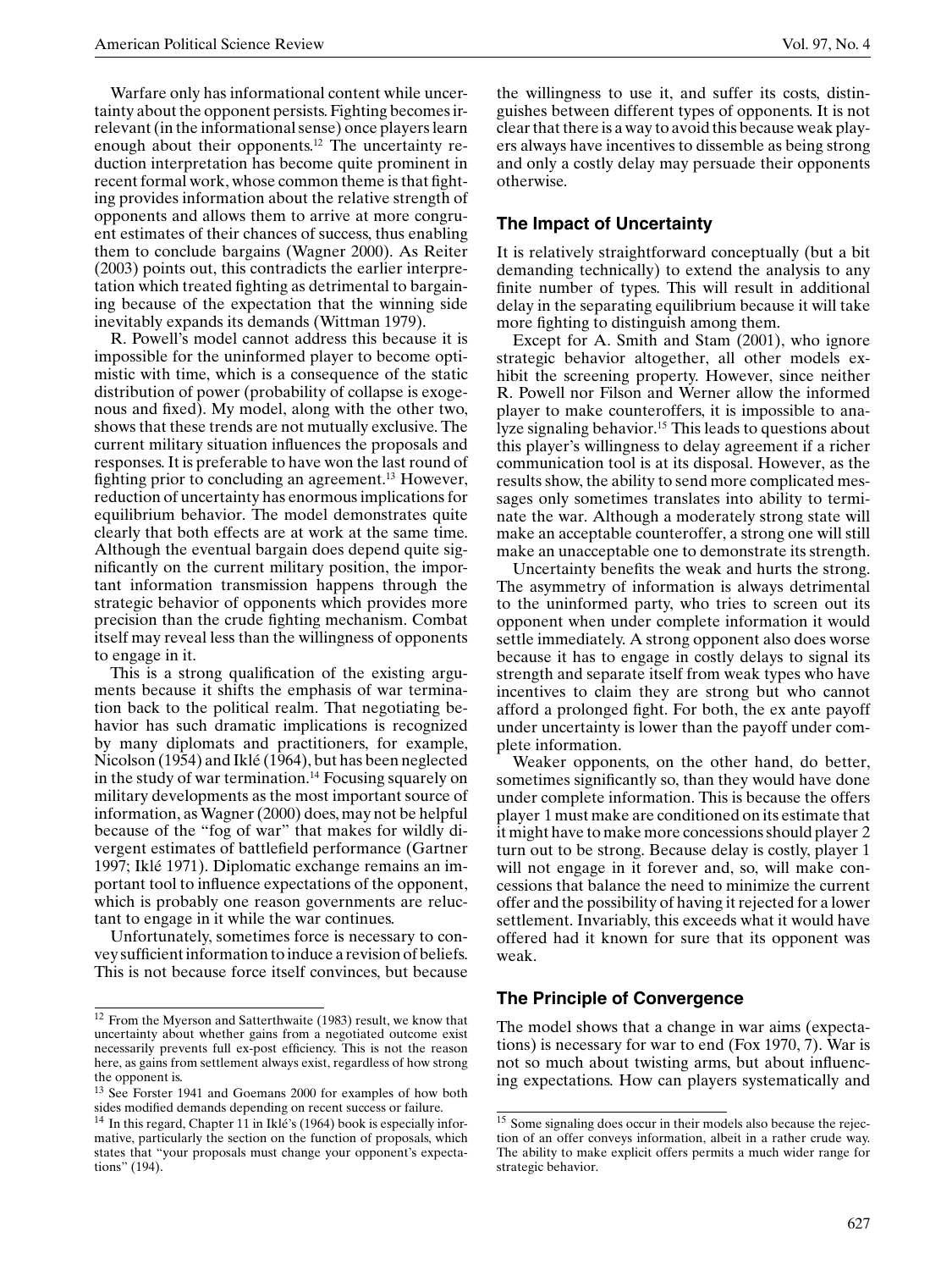strategically influence each others' beliefs? The tension between the desire to find a settlement and the desire to give up as little as possible produces inefficiency as opponents learn more about each other.

Learning occurs through two channels: a nonstrategic, nonmanipulable, and involuntary one—the battlefield—and a strategic, manipulable, and voluntary one—the negotiation table. The first is imprecise and noisy, and although players can infer something about the distribution of power, it is not sufficient to ensure convergence in beliefs. The strategic channel is more useful because offers, counteroffers, and rejections are all rational decisions that reveal information about the privately known parameter. However, as noted before, some of the strength of its impact is due to the requirement that players always make counteroffers.

Since negotiations can be so revealing, it is perhaps not surprising that empirically warring parties try to avoid initiating talks until after an armistice.16 In the cases where explicit bargaining was contemporaneous with fighting, the offers and counteroffers were heavily dependent on dramatic developments of the battlefield but as war progressed, convergence did occur despite lack of decisive engagements (Pillar 1983).

The *Principle of Convergence* posits that warfare ceases to be useful when it loses its informational content, which occurs when strategic and involuntary revelations make beliefs "irreversible" in the sense that both sides can agree on the relative likelihoods of different outcomes.

While variants of the principle can be derived from the other models, it exhibits slightly different dynamics. In A. Smith and Stam 2001, players only take into account battlefield outcomes and ignore the manipulable source. Their model cannot address the issue of wartime negotiations at all. Filson and Werner solve their model for an artificially restricted case that limits possible fighting to only two battles, and the one-sided bargaining protocol (shared with R. Powell's model) ignores the possibility that an informed player may signal strategically. It is, however, important to note that this principle appears quite robust to different specifications, which is usually not the case because bargaining models are quite sensitive to the precise protocol.

J. Smith (1995) states that the main reason for war continuation is belief in victory, and so one of the most important requirements for a cease-fire agreement is a clear military trend. Similar arguments abound, and all share the conclusion that a convergence of expectations about the military attrition trend are a necessary condition for termination of armed conflict (Calahan 1944; Foster and Brewer 1976; Kecskemeti 1970). The principle of convergence is much weaker for it only requires that opponents agree on the relative likelihoods

of different outcomes, not on who the eventual winner is going to be.

# **A Substitute for Victory**

Traditionally, the purpose of the military instrument has been to secure victory on the battlefield. As General Douglas MacArthur claimed, "War's very objective is victory—not prolonged indecision. In war there is no substitute for victory." The thinking is reflected in American strategic doctrines and permeates theories of war that invariably focus on its outcome expressed in strictly military terms: victory, defeat, or stalemate.

The Principle of Convergence suggest that this view is flawed because a crucial result is that *belief in defeat (or victory) is not a necessary condition to agree to terminate a war*, which lends support to von Clausewitz's ([1832] 1984, 91–92) claim that "not every war need be fought until one side collapses. . . if one side cannot completely disarm the other, the desire for peace on either side will rise and fall with the probability of further successes and the amount of effort these would require."

The presence of uncertainty allows weaker states to exploit informational asymmetries because they know their opponent has incentives to settle as soon as possible and so will make offers that exceed the ones under complete information. In other words, weak adversaries can actually profit from fighting a little and then settling, even though they know very well that in the long run they will inevitably lose.

Although it is possible for war to end with the complete military defeat of one side, such instances will be rare. This is what we observe empirically as well: Most wars do not terminate with the obliteration of the losing side but are settled long before that. This follows immediately from the informational role of warfare once opponents learn "enough" about each other, they can find a mutually acceptable settlement. How much "enough" is and how long it takes to learn it depend on prior beliefs, the battlefield performance, and the speed with which information is revealed during the war.

There are substitutes for victory in war, and these are the political settlements that terminate the war. Since it is not necessary to win a war in order to end it, it is not necessary to agree on who the eventual winner will be either.

# **On War Initiation**

The Principle of Convergence also has startling implications for the initiation of war. If it is not necessary to win a war in order to profit from it, it is not necessary to believe in victory to start one. The traditional theoretical puzzle is framed as one about divergent optimistic expectations about the outcome of war, and the literature has sought ways to account for such discrepancies in rationalist terms (Fearon 1995).

My results suggest that this places unnecessary demands on optimism: It is quite rational to start a war a state expects to lose as long as its opponent believes that this state is stronger because this induces the opponent

<sup>&</sup>lt;sup>16</sup> Refusing to talk can be a signal itself. However, since it is relatively easy to obtain inefficiency in bargaining models where players can delay making offers (Admati and Perry 1987), requiring that they always do make offers increases the hurdle the model must pass. This assumption increases the rate of information transmission, but it is useful because it highlights one reason why explicit intrawar diplomacy can be so difficult.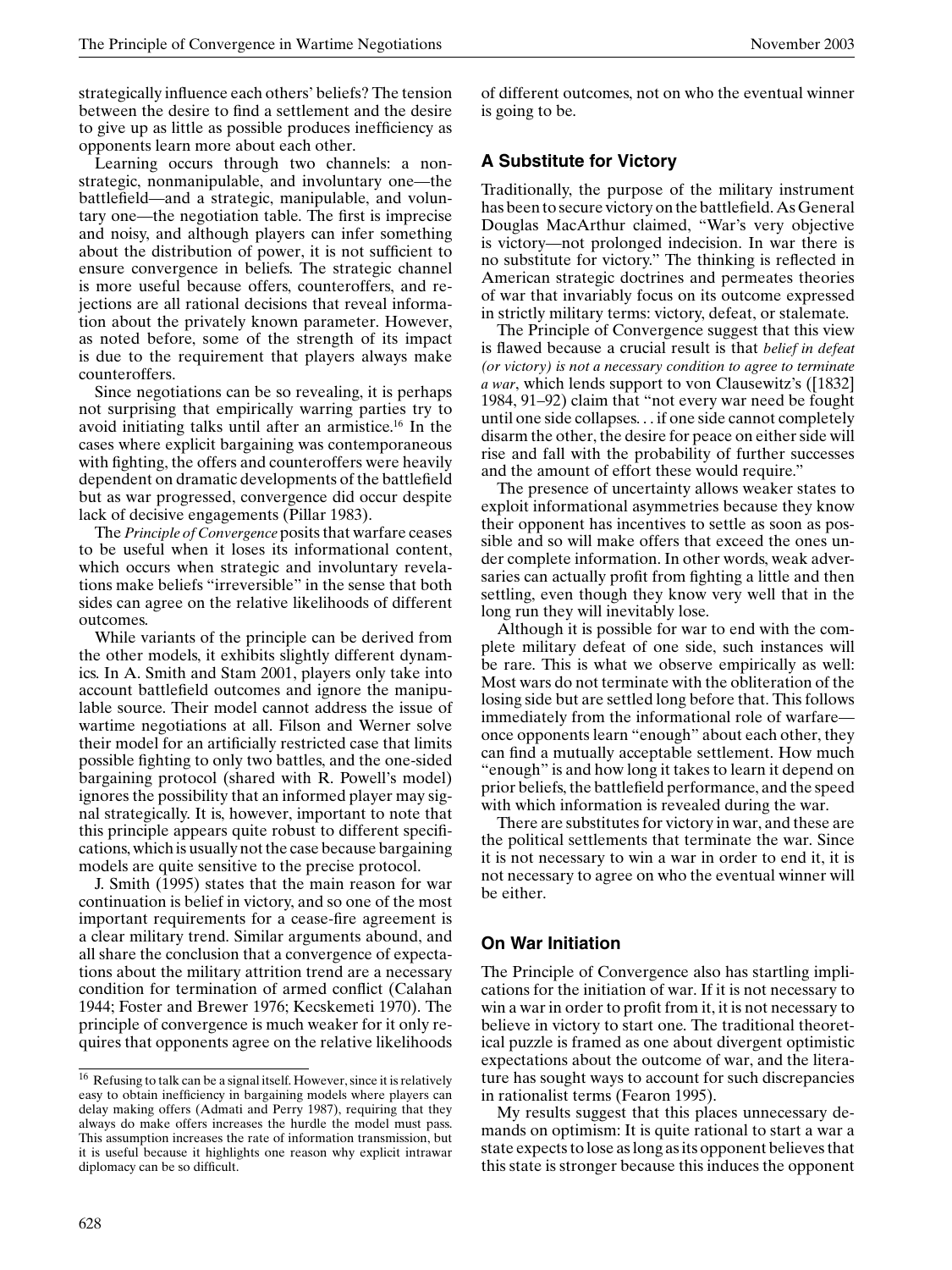to offer better terms. It is not necessary for both sides to be optimistic about the *military* outcome.

This further implies that asymmetric conflict may not be as puzzling as once thought. It does not require suicidal or desperate rulers for a weak state to challenge a strong one, although it is necessary for the strong one to believe its adversary is not as weak as it actually is.

Filson and Werner find that war can begin when the initiator underestimates the strength of the defender, who then fights to demonstrate that it does not have to concede as much. This also happens in the present model, but the additional rationale for a weak state fighting an opponent because the opponent may overestimate its strength cannot be derived from their model. This is a consequence of limiting the types of opponents to only two, which deprives moderately strong players of the ability to separate from the weak while pooling with the strong, which is what generates their higher payoff in the present model.

#### **Duration of Total and Restricted Wars**

Scholars often make a conceptual distinction between *restricted* and *total* war (Kecskemeti 1958; Manwaring 1987; Wagner 2000).<sup>17</sup> The difference between the two is mainly in the way they end or are expected to end. The former type is seen as achieving limited goals with qualified military engagements. Restricted wars usually end with a settlement and both sides retain fighting capacity. The latter type is seen as seeking the complete destruction of the military capability of the defeated state.

The Principle of Convergence challenges the distinction between wars fought "solely for the purpose of revealing information and wars fought to disarm the adversary" (Wagner 2000). In the model war can end with the complete military defeat of one state before a bargain is struck, but the outcome arises from the same mechanism that produces the political settlements. Moreover, it is very unlikely that such an outcome will occur because, all things equal, war results in relatively quick disclosure of information, and so is wont to lose its informational content without significant delay. Extreme uncertainty can produce delays that are long enough for parties to fail to reach an agreement. However, no one starts out intending to wage an absolute war, it just may turn out that way, as it happened in the Second World War.<sup>18</sup>

The *ceteris paribus* qualification is important. Innovations can significantly alter the prewar capabilities while fighting lasts. Depending on the identity of the successful innovator, this may result in further delays a state that has become stronger demands more and rejects terms—or dramatic shortening—a weak state finds it no longer can extract concessions from a now significantly stronger opponent.

# **The Shadow of the Future**

States must value the future sufficiently for war to occur because only when the settlement is important enough to the players do they have incentives to bear costly delays to secure better outcomes. When players discount the future too much, only semiseparating and pooling equilibria exist instead. This implies that more stable governments will be harder to settle with, which also helps explain why it is often the case that the parties who begin the war are not the same ones that finish it, especially on the losing side (Calahan 1944).

In international relations theory, the shadow of the future is usually thought to have a benign effect because it makes cooperative behavior possible in equilibrium. However, in a situation where uncooperative behavior in the short term may secure better benefits in the long run, the shadow of the future has the exact opposite effect. The more patient players are, the more incentives they have to delay agreement and fight.19

### **CONCLUSION**

If warfare is purely instrumental, then its role as an information transmitter is paramount. War results not from bargaining failure but from incentives to determine the type of opponent and obtain a better negotiated settlement. In a costly, but noisy, fighting environment such information takes time to accrue, and only when players learn sufficiently about their prospects in war will they agree to a settlement that reflects these expectations. The Principle of Convergence posits that warfare ceases to be useful when it loses its informational content.

These results have significant implications for the theory of war because they show the standard puzzle about both sides being optimistic about victory to be irrelevant. States do not have to believe in victory to engage in war, and neither do they have to believe in defeat to end it. As long as both sides want to settle as quickly as practicable, weaker states can benefit from uncertainty and obtain a deal through fighting that they would not have been able to obtain under complete information.

More attention must be paid to the different sources of information in war. The battlefield is a noisy but involuntary source, while the bargaining table is a precise but manipulable one. There are other sources of information between the two extremes, like public opinion and intelligence. It will be worth investigating how

<sup>&</sup>lt;sup>17</sup> I use the term "restricted" war to denote the distinction between fighting to disarm an opponent (military victory) and fighting to achieve a political objective (which does not require disarming). This is different from *limited* war, which refers to opponents refraining from using all their capabilities from fear of a potentially disastrous escalation.

<sup>18</sup> This war also furnishes an example of intraalliance politics that made it hard to settle before the complete disarmament of the opponent. The fear that allowing for anything less than an unconditional surrender by Germany might split the uneasy alliance with the Soviets contributed to prolonging the war until Berlin itself fell.

<sup>&</sup>lt;sup>19</sup> This result corresponds with the findings in Fearon 1998; and R. Powell 1993. Even though the latter arises from a very different model, the rationale is the same.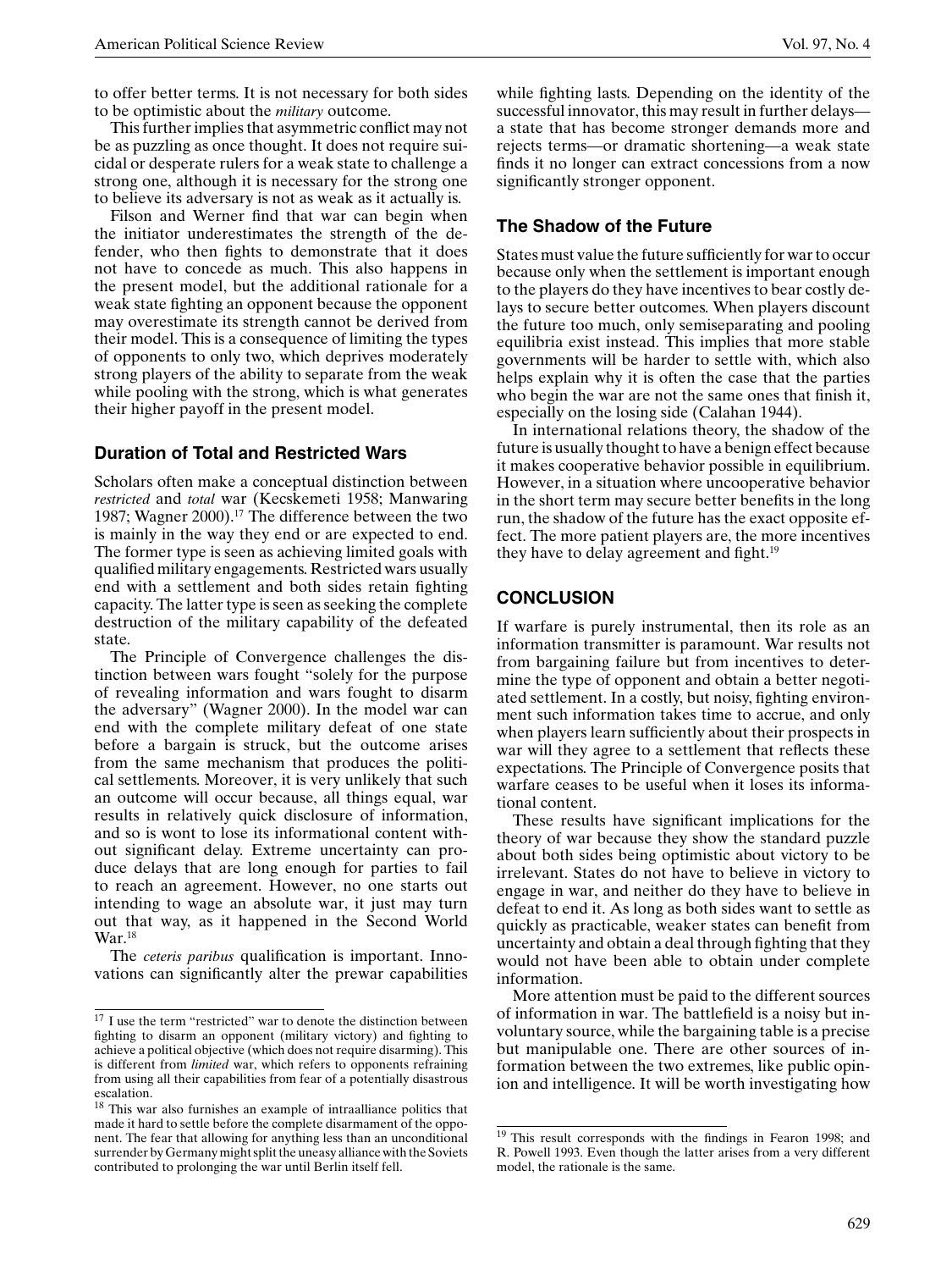these can be utilized and how states interpret information acquired during war.

A number of testable hypotheses can be derived from the model. The skimming property of the equilibrium implies that as war progresses, the outcome becomes less advantageous for the worse informed party. Since it takes optimism to select oneself into war, it is likely that this party will be the initiator.

Information acquired during the war outweighs prewar information derived from capabilities and economic resources. If the war begins with a series of early victories against a strong opponent, the screening process slows down because the proposer fails to reduce its demands fast enough to induce its opponent to quit. A series of initial defeats accelerates the screening process and will lead to shorter wars. Thus, we can address the question of how initial performance in war influences its duration.

The military position achieved immediately prior to negotiating has a strong effect on the bargaining outcome in the sense that a state may prefer to delay agreement following a victory when it will prefer to settle following defeat.

Since behavior at bargaining table has such important consequences for the termination of war, states will try to manipulate the prospect of negotiations by refusing to come to the table.

Because it is the strong that are most hurt by the informational asymmetries, powerful states will seek to reveal their strength, and moderately strong or weak ones will oppose such transparency.

The Weinberger–Powell Doctrine places rather stringent restrictions on the use of force because it views warfare through the prism of military victory. This is counterproductive because it may lead to failure to engage in situations where a determined, yet limited, application of force can yield satisfactory results. The emphasis on the use of overwhelming force, on the other hand, seems well placed, both because it discourages adversaries from costly delays and because it enhances the deterrent posture as long as the use of force is credibly contemplated.

Insofar as the new National Security Strategy of the Bush administration signifies increased willingness to use force, it should provide for better deterrence against traditional adversaries. The strategy implicitly seeks to shorten the time horizon of the opponent (regime change for state actors, preemptive strike against non-state enemies), a distinctly novel approach in contrast to (sometimes limited) detente with status ´ quo powers like the Soviet Union during the Cold War. Since long time horizons are a major reason for engaging in conflict, this shift should produce desirable effects by making adversaries less willing to engage in costly contests with the United States.

#### **APPENDIX**

In any stationary no-delay MPE, player 1 must offer player 2 at least what that player expects to obtain by rejecting a proposal. Since in this equilibrium player 2's offer is immediately accepted (or else the game ends), player 1's offer must satisfy,

$$
\pi - x_1^* = (1 - \delta)b_2 + \delta[py_2^* + (1 - p)\pi],
$$
  
\n
$$
\pi - x_k^* = (1 - \delta)b_2 + \delta[py_{k+1}^* + (1 - p)y_{k-1}^*],
$$
  
\n(1)  
\n
$$
\pi - x_{N-1}^* = (1 - \delta)b_2 + \delta(1 - p)y_{N-2}^*.
$$

The corresponding equations for player 2's offers are

$$
\pi - y_1^* = (1 - \delta)b_1 + \delta px_2^*,
$$
  
\n
$$
\pi - y_k^* = (1 - \delta)b_1 + \delta[px_{k+1}^* + (1 - p)x_{k-1}^*],
$$
  
\n
$$
\pi - y_{N-1}^* = (1 - \delta)b_1 + \delta[px + (1 - p)x_{N-2}^*].
$$

This defines a system of  $2(N-1)$  simultaneous equations. Fix some arbitrary  $N \ge 2$  and let  $n = N - 1$ . Label the equilibrium offers such that  $x_1^*, x_2^*, \ldots, x_n^*$  correspond to  $z_1, z_2, \ldots, z_n$ , and  $y_1^*, y_2^*, \ldots, y_n^*$  correspond to  $z_{n+1}, z_{n+2}, \ldots, z_{n+n}$ . Construct the  $2n \times 2n$  matrix **A** of coefficients in the usual way and let  $w > 0$  be the corresponding RHS vector. The following lemma establishes that there is a unique solution to the system of equations.

*Lemma 3. There exists a unique*  $z^* = A^{-1}w$ .

*Proof.* Since  $\mathbf{w} \neq \mathbf{0}$ , it is sufficient to establish that  $\mathbf{A}^{-1}$  exists. **A** can be partitioned into four square submatrices:

$$
A=\begin{pmatrix} I & M \\ M & I \end{pmatrix}\!,
$$

where **I** is the identity matrix of size *n* and **M** is an  $n \times n$  matrix whose diagonal elements are 0, immediate lower off-diagonal elements are  $\delta(1-p)$ , immediate upper off-diagonal elements are δ*p*, and everything else is 0. Like **M**, each element of  $M^2$  is nonnegative, and the sum of entries in each column is less than one. By Theorem 8.13 in Simon and Blume 1994, 175, this implies that  $(I - M^2)^{-1}$  exists. But since  $\det A = \det(I - M^2)$ , it follows that  $\det A \neq 0$  as well.

*Proof of Proposition 1.* Consider the following strategies. Player 1 always offers  $x_k^*$ , accepts all offers  $x \ge x_k^*$ , and rejects all offers  $x < x_k^*$ , where  $k$  is the realization of the stochastic process and  $\vec{x}^*$  is the *k*th element of  $\vec{z}^*$  from Lemma 3. Player 2's strategy is defined analogously. It is trivial to verify that these strategies are subgame perfect. Since the vector with proposals is unique, there exists at most one stationary no-delay MPE. Agreement is immediate on  $x_{k_0}^*$ . The contract of the contract of the contract of  $\Box$ 

*Proof of Proposition 2.* In the proposed equilibrium, the game in period  $t = 2$  is equivalent to the complete information game with  $p = p_L$  and starting state  $k_2$ . By Proposition 1, this game has a unique stationary no-delay MPE in which player 1 offers and player 2 accepts  $\dot{V}_s^1(k_2)$ .

#### **The Two-Period Game**

Let  $k_1$  denote the realization of the state variable in period *t* = 1, and let  $q_1^w = 0$ ,  $q_1^m > 0$ , and  $q_1^s = 1 - q_1^m > 0$  denote player 1's prior (i.e., at the beginning of the period, before player 2 makes an offer) belief that its opponent is of type  $2_w$ , 2*m*, and 2*s*, respectively. The probability that the opponent is weak is zero because players follow equilibrium strategies. Let  $p_1 = q_1^s p_L + (1 - q_1^s) p_M$  be player 1's ex ante expectation that it will win a fight if it rejects an offer in period 1. Player 2's unique (by Lemma 2) equilibrium offer that is accepted by player 1 is

$$
y^*(q_1^s, k_1) = \pi - (1 - \delta)b_1 - \delta[p_1V_s^1(k_1 + 1)+(1 - p_1)V_s^1(k_1 - 1)].
$$
 (2)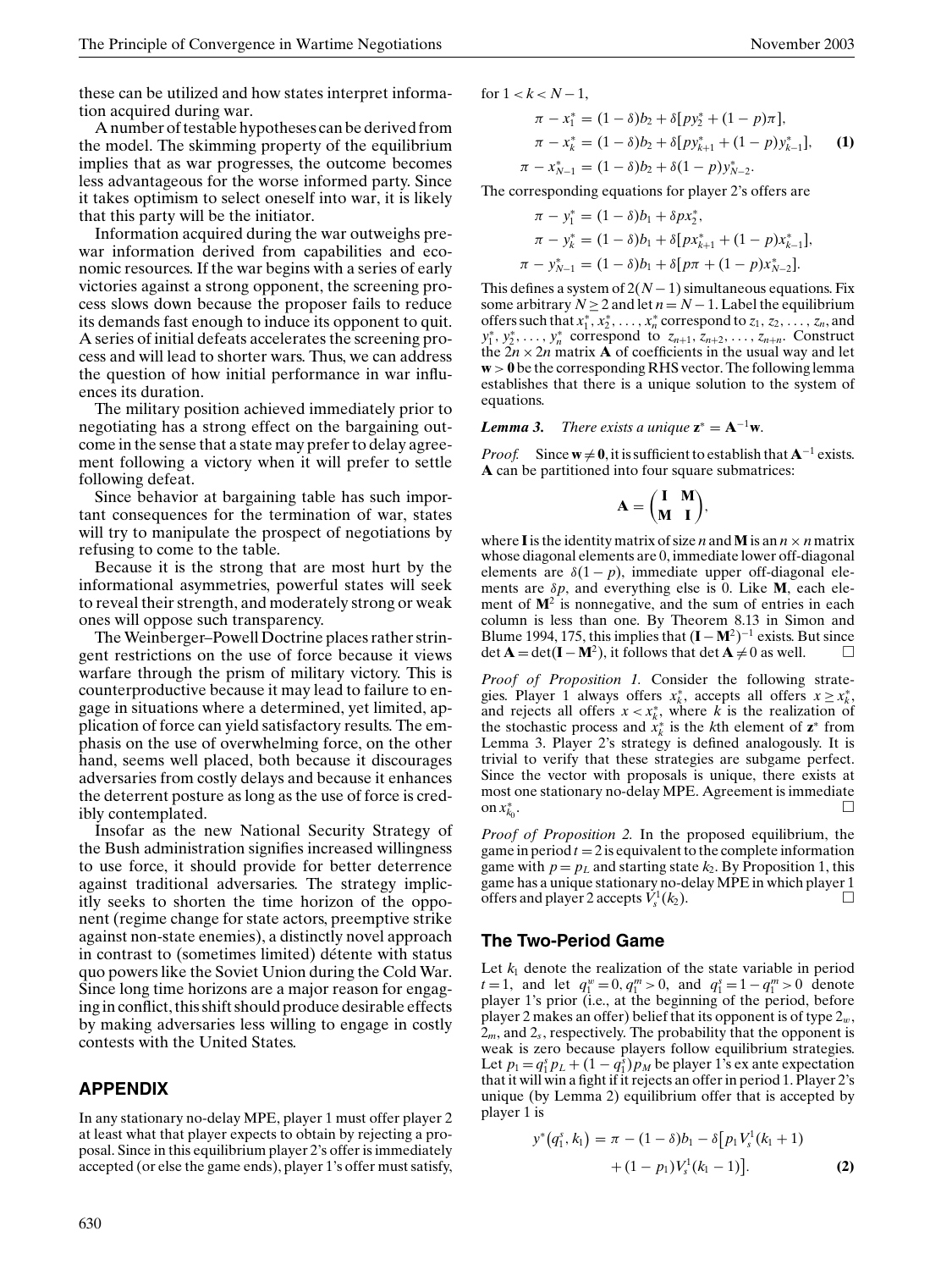Since 2*<sup>s</sup>* makes an unacceptable offer, it must be the case that

$$
y^*(q_1^s, k_1) < (1 - \delta)b_2 + \delta[\pi - p_L V_s^1(k_1 + 1) - (1 - p_L) V_s^1(k_1 - 1)],
$$

which, together with condition (2), yields the additional constraint

$$
p_M - p_L > \left[\frac{1-\delta}{\delta(1-q_1^s)}\right] \left[\frac{\pi - b_1 - b_2}{V_s^1(k_1+1) - V_s^1(k_1-1)}\right].
$$
 (3)

*Lemma 4.* Let  $\underline{\delta}_1(q_1^s)$  be the smallest discount factor that *solves* (3) *for some*  $q_1^s$ *. Whenever*  $\delta \geq \underline{\delta}_1(q_1^s)$ *, player*  $2_s$  *strictly prefers to make an unacceptable offer in period t* = 1 *to making an acceptable one.*

This lemma implies that the optimal strategy for  $2<sub>w</sub>$  and  $2<sub>m</sub>$  in period *t* = 1 is to demand, and receive, *y*<sup>∗</sup>(*q*<sup>*s*</sup></sup>, *k*<sub>1</sub>). Player  $2_s$  demands, but does not receive,  $y > y^*(q_1^s, k_1)$  as long as  $\delta \geq \underline{\delta}_1(q_1^s)$ . Player 1 accepts all  $y \leq y^*(q_1^s, k_1)$ , and rejects everything else. Let  $x_1^*(q_1^s, k_1) = \pi - y^*(q_1^s, k_1)$  denote player 1's smallest expected payoff in  $t = 1$ .

*Beliefs Following a Battle.* In equilibrium, an acceptance of the first offer by player 2 signals unambiguously that its type is  $2<sub>w</sub>$ , and therefore a rejection signals that its type is either  $2<sub>m</sub>$  or  $2<sub>s</sub>$ . The prebattle probability that the type is  $2<sub>s</sub>$ equals  $q^{s}/(q^{s} + q^{m})$ . The post-battle posterior is then

$$
q_1^s(I) = \frac{q^s p_L^I (1 - p_L)^{1 - I}}{q^s p_L^I (1 - p_L)^{1 - I} + q^m p_M^I (1 - p_M)^{1 - I}},
$$
 (4)

where *I* is the battle indicator that equals 1 if player 1 won or 0 if it lost.

*The Three-Period Game.* Let  $p_0 = (q^m p_M + q^s p_L)$ /  $(q<sup>m</sup> + q<sup>s</sup>)$  be player 1's expectation that it will win a fight if  $2<sub>m</sub>$  and  $2<sub>s</sub>$  reject its offer. Since player  $2<sub>w</sub>$  accepts player 1's offer, the optimal offer in  $t = 0$  is

$$
x_0^* = \pi - (1 - \delta)b_2 - \delta[p_H y^*(q_1^*(1), k_0 + 1)+(1 - p_H)y^*(q_1^*(0), k_0 - 1)].
$$
 (5)

Player 1's ex ante payoff from a strategy that induces only  $2_w$ to accept with probability one is at least

$$
x^* = q^w x_0^* + (1 - q^w) [(1 - \delta) b_1 + \delta (p_0 x_1^* (q_1^* (1), k_0 + 1) + (1 - p_0) x_1^* (q_1^* (0), k_0 - 1))].
$$
 (6)

In equilibrium this must be at least as good as the payoffs from inducing only 2*<sup>s</sup>* to separate, or from settling immediately with all three types.

If player 2 follows the equilibrium strategy, the only way player 1 can induce only 2*<sup>s</sup>* to reject the initial offer is to satisfy player 2*m*, which implies that player 1 can propose at most

$$
\hat{x}_0 = \pi - (1 - \delta)b_2 - \delta[p_M y^*(q_1^s(1), k_0 + 1) + (1 - p_M)y^*(q_1^s(0), k_0 - 1)].
$$

If both  $2_w$  and  $2_m$  accept the initial offer,  $q_1^s = 1$ , and Lemma 4

has no bite:  $2_s$  will not delay but will demand instead  $V_2^s(k_1)$ , to which player 1 will agree. Therefore, player 1's ex ante payoff from inducing both  $2_w$  and  $2_m$  to accept the initial offer is

$$
\hat{x} = (1 - q^s)\hat{x}_0 + q^s[(1 - \delta)b_1 + \delta(\pi - p_L V_s^2(k_0 + 1)
$$

$$
- (1 - p_L)V_s^2(k_0 - 1))].
$$

If player 2 follows the equilibrium strategy, the only way player 1 can guarantee that all three types will accept the initial proposal is to satisfy 2*s*, which implies that player 1 can propose at most

$$
\hat{x}_0 = (1 - \delta^2)(\pi - b_2) + \delta^2 \left[ p_L^2 V_s^1 (k_0 + 2) + 2p_L(1 - p_L) V_s^1 (k_0) + (1 - p_L)^2 V_s^1 (k_0 - 2) \right],
$$

whose ex ante expected value is  $\hat{x} = \hat{x}_0$  because the offer is accepted with probability one.

To establish optimality of player 1's screening strategy, we wish to show that it would not want to deviate by either settling with all three types immediately or separating only 2*<sup>s</sup>* for one period. The strategy will be optimal as long as  $\hat{x} \leq x^*$ and  $\hat{x} \leq x^*$ .

After algebraic manipulation, we find that  $\hat{x} < \hat{x}^*$  whenever

$$
p_M - p_L > \left[ \frac{q^s (1 - \delta)}{\delta (1 - q^s)} \right] \left[ \frac{\pi - b_1 - b_2}{V_s^2 (k_0 - 1) - V_s^2 (k_0 + 1)} \right]. \quad (7)
$$

*Lemma 5. Let*  $\delta_0$  *be the smallest discount factor that solves* (7). Whenever  $\delta \geq \underline{\delta}_0$ , player 1 strictly prefers to delay agree*ment for one period in order to separate* 2*<sup>s</sup> from the other types to settling immediately.*

Showing that  $\hat{x} \leq x^*$  is a bit involved, but the following result can be established using numerical methods.

*Lemma 6.* Let  $\delta_2$  be the smallest discount factor such that  $\hat{x}$  < *x*<sup>\*</sup>*.* Whenever  $\delta \geq \delta_2$ *, player* 1 *strictly prefers to delay agreement for up to three periods in order to separate each of the three types to settling in any of the prior periods.*

With these results, the proof of the proposition is straightforward. It is always the case that  $\underline{\delta}_1(\overline{q}_1^s(1)) < \underline{\delta}_1(q_1^s(0))$ . Let  $\underline{\delta}$  = max { $\underline{\delta}_0$ ,  $\underline{\delta}_1(q_1^s(0))$ ,  $\underline{\delta}_2$ }, and take any  $\delta \in (\underline{\delta}, 1)$ . Consider the following strategy for player 1: in  $t = 0$ , offer  $x^*$  from (6); in *t* = 1, accept any  $y \le y^*(q_1^s(I_0), k_1)$  from (2) and reject anything else; in all even periods  $t \ge 2$ , offer  $V_s^1(k_t)$ ; in all odd periods  $t \ge 2$ , accept any  $y \le V_s^2(k_t)$  and reject anything else. In period 1 update to believe that the probability of 2*<sup>s</sup>* is  $q_s^1(I_0)$ , as defined in (4), and the probability of  $2_w$  is zero. In periods  $t \geq 2$  update the probability of  $2<sub>s</sub>$  to 1.

Consider the following type-dependent strategy for player 2. Type  $2_w$  accepts any  $x \le x_0^*$  in period  $t = 0$ , and follows  $2<sub>m</sub>$ 's strategy henceforth. Type  $2<sub>m</sub>$  accepts any  $x \le \hat{x}_0$  in period *t* = 0, offers  $y^*(q_1^s(I_0), k_1)$  in period *t* = 1, and follows  $2_s$ 's strategy henceforth. Type  $2_s$  accepts any  $x \leq \hat{x}_0$  in period  $t = 0$ , demands  $\pi$  in period  $t = 1$ , and for all  $t \ge 2$  accepts  $x \leq V_s^1(k_t)$  in even-numbered periods and demands  $V_s^2(k_t)$  in odd-numbered periods.

Proposition 1 and lemmas 4, 5, and 6 guarantee that the constructed Markov strategies and player 1's credible beliefs constitute a perfect sequential equilibrium. The construction demonstrates that there is one type of MPSE but it is only generically unique because player 2*<sup>s</sup>* can make different nonserious offers in period  $t = 1$ . There exists a continuum of equilibria of this type, but they are all payoff-equivalent.  $\Box$